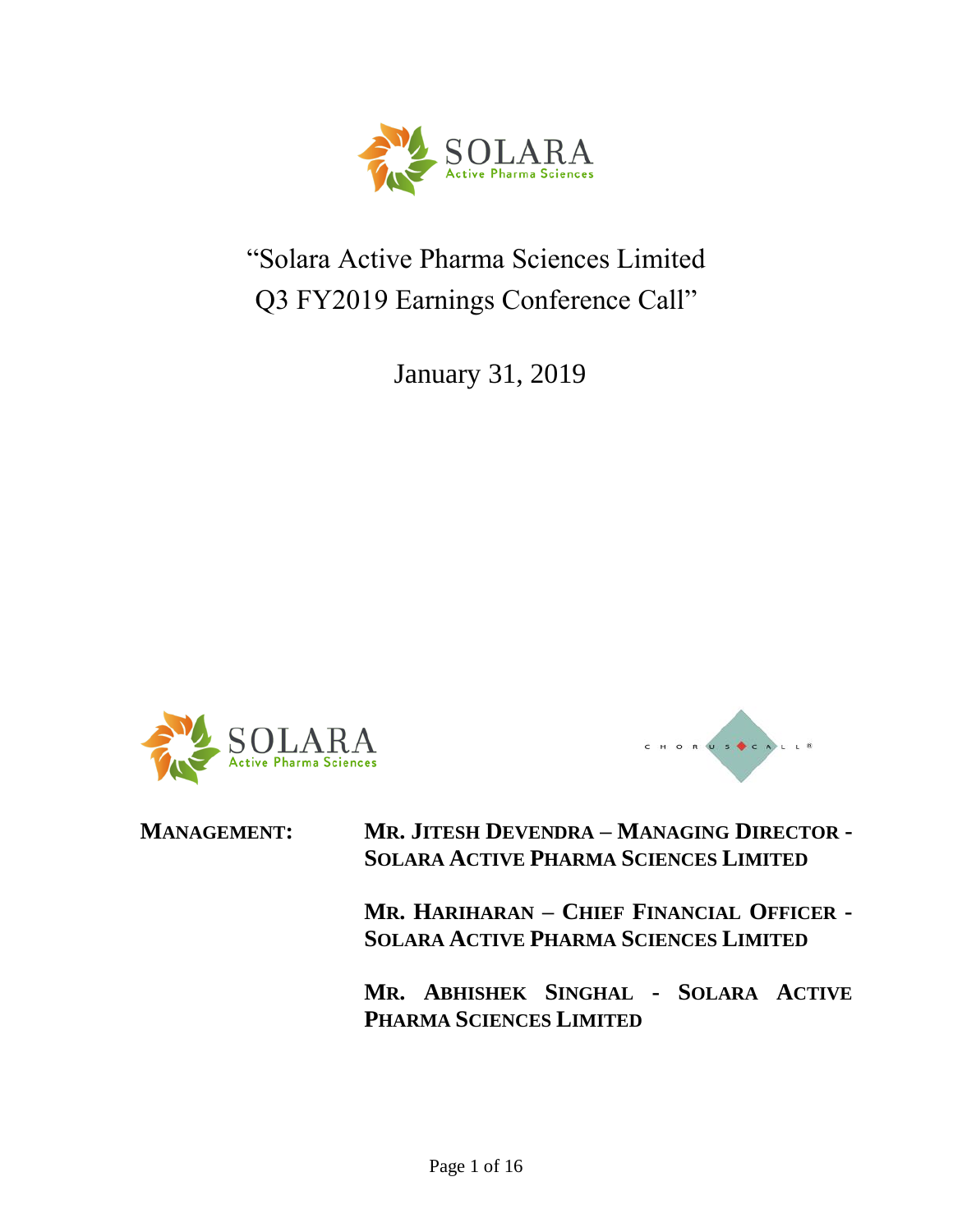

- **Moderator:** Ladies and gentlemen, good day and welcome to the Solara Active Pharma Sciences Limited Q3 FY2019 Earnings Conference Call. As a reminder all participant lines will be in the listen-only mode. There will be an opportunity for you to ask questions after the presentation concludes. Should you need assistance during the conference call, please signal an operator by pressing '\*' then '0' on your touchtone phone. Please note that this conference is being recorded. I now hand the conference over to Mr. Abhishek Singhal. Thank you and over to you Sir!
- **Abhishek Singhal:** A very good afternoon to all of you and thank you for joining us today for Solara Active Pharma Sciences Earnings Conference Call for the third quarter ended financial year 2019. Today, we have with us Mr. Jitesh Devendra – Solara's Managing Director and Mr. Hariharan – CFO to share the highlights of the business and financials for the quarter.

I hope you have gone through our results release and the quarterly investor presentation, which have been uploaded on our website. The transcript of this call will be available in a week's time on the company's website. Please note that today's discussion maybe forwardlooking in nature and must be viewed in relation to the risks pertaining to our business. After the end of this call, in case you have any further questions please feel free to reach out to the Investor Relations team. I hand over the call to Jitesh to make some opening comments.

**Jitesh Devendra:** Good afternoon everyone. Thank you for joining us in the earnings call. To begin with I am happy that we have reported yet another healthy quarter. Our business grew by 5% in revenues and 33% in EBITDA compared to previous quarter and 53% in revenues and 186% in EBITDA compared to the same quarter previous year.

> If you read out our commentary in the press release, our growth has primarily been a result of continued growth in the base business and a steady offtake in the new launches, which we had in the H1. We have had another launch in Q3 2019 thereby taking the new launch tally to three new products for FY2019. We have also filed three new DMFs in the third quarter taking a total four DMFs filed in nine months of FY2019.

> This gives a good visibility of the growth pipeline for the future. We have had zero 483s in the recent inspections of our research center in Chennai and our manufacturing facility based in Ambernath.

> I am pleased to share that the promoter group along with TPG growth have reposed their faith in our long-term growth strategy and our intent to build Solara into a global API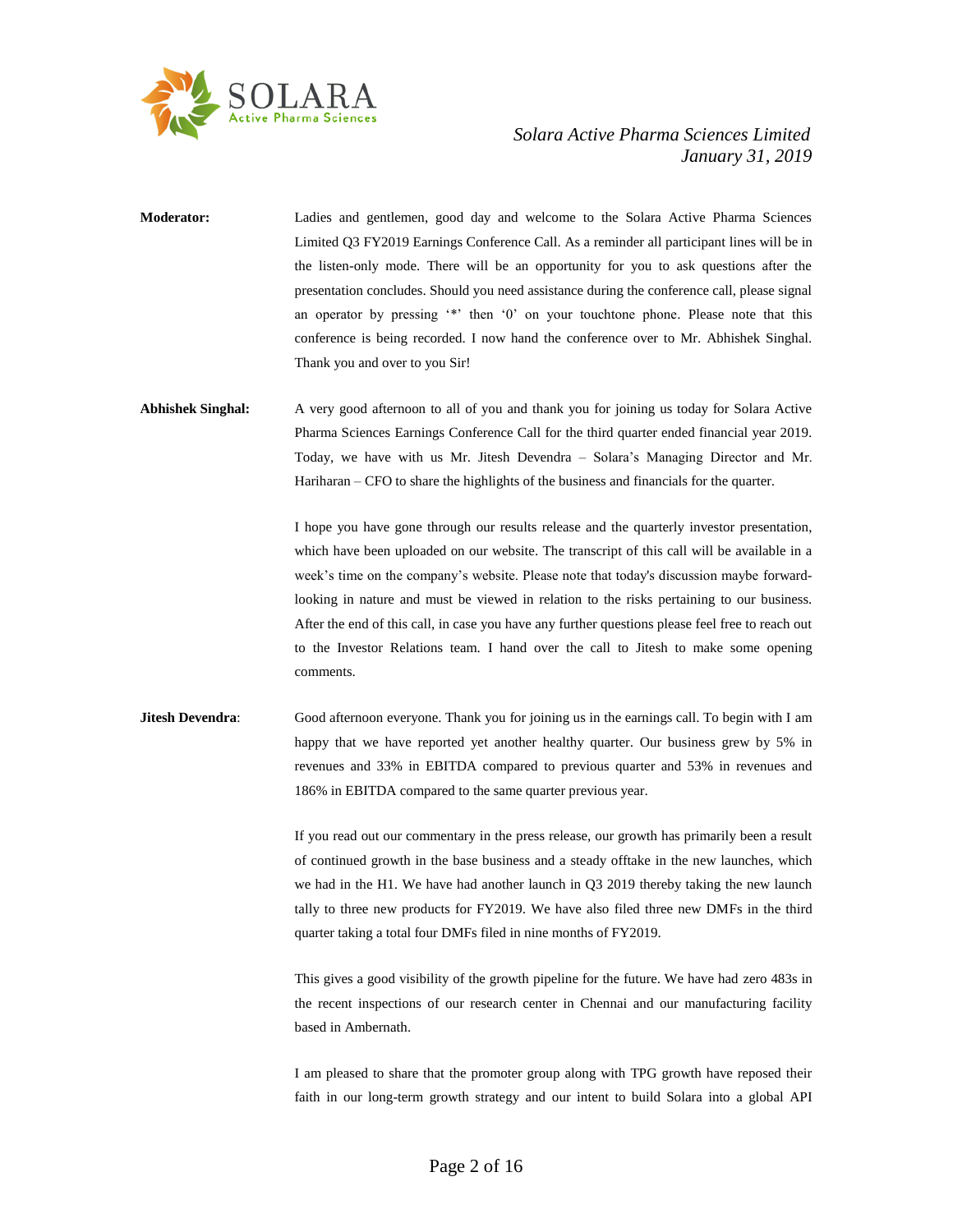

major. Promoters group and TPG group both have agreed to infuse an aggregate capital of Rs.4600 million over a period of 18 months. The infusion by the promoters and TPG growth comes in at a premium of 16% and 45% to the SEBI floor price respectively.

The capital will be utilized for setting up of Greenfield facility to cater the growing demand of our base business, which is supported by long-term contracts, backward integration of our key APIs as well as manufacturing of advance stage intermediates, inorganic opportunities and debt reduction.

We consider this as a comforting move as we are charting the course for the next level of growth for Solara. We believe the fourth quarter of the company will be similar to our reported performance in the Q3 and this clearly indicates that we are ahead of our plans in achieving profitable growth. We maintain our earlier guided revenue CAGR growth of midteens and EBITDA CAGR growth of high-teens on current fiscal FY19.

With that said, I would request moderator to open the floor for Q&A.

- **Moderator**: Thank you very much Sir. Ladies and gentlemen, we will now begin the question and answer session. The first question is from the line of Amey Chalke from HDFC Securities. Please go ahead.
- Amey Chalke: Thanks for taking my question. Sir, I have two questions, first we have been delivering good topline growth over last three quarters. I wanted to understand, how much of it is driven by Ibuprofen or how much of it is driven by the new product launches, which have happened recently, if you can give some colour on that front?
- **Jitesh Devendra:** We do not give product specific growth guidance, but as I said our base business, which includes our current commercial APIs compared to the previous quarter, it has grown by 3% and new products, which we have launched has grown by 2% compared to the previous quarter.
- Amey Chalke: Are we disclosing these new products and what is the definition of these new products like is it a last two year filings or like, how it is?
- **Jitesh Devendra:** So, the new product means what has been commercialized in this financial year.
- **Amey Chalke**: So, that has contributed 2% jump sequentially, what you are saying?
- **Jitesh Devendra**: Yes.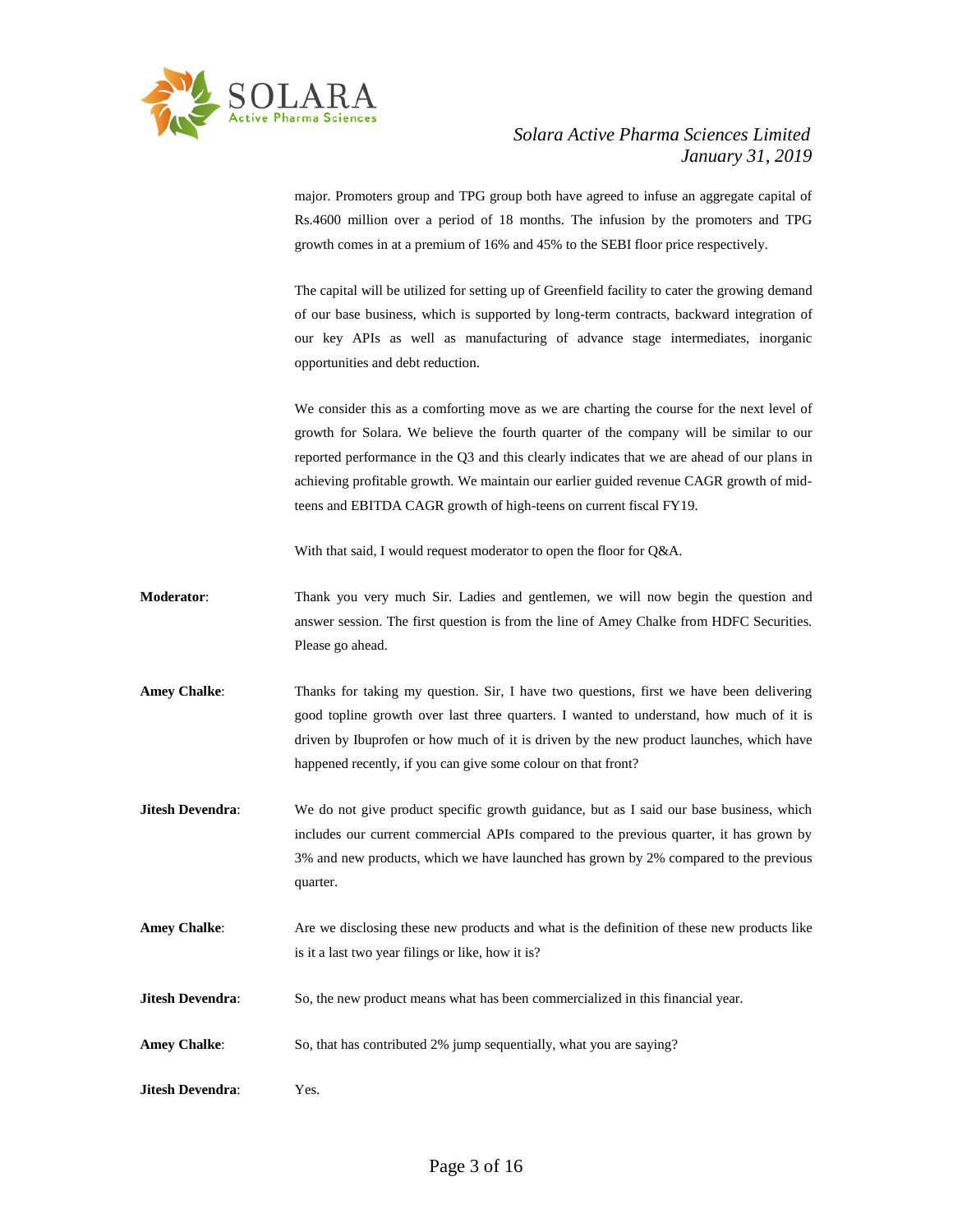

- Amey Chalke: The fund-raising activity, which we are doing around Rs. 460 Crores, which we are raising, how much of it will go to debt reduction and how much of it will go to investment purpose?
- **Jitesh Devendra:** We are not giving a breakup of how this fund of Rs. 460 Crores is going to be broken on into the four areas what I have mentioned, but definitely some portion will be going for a debt reduction.
- **Amey Chalke**: When we have said that there is a Greenfield facility expansion, which we are planning, but I believe you have already taken one plant from Strides, so if you can give more colours in which areas we need to expand our capacity in the API side?
- **Jitesh Devendra:** The Greenfield manufacturing site is for growth of our existing commercial products. The Ambernath facility what we have acquired from Strides is being utilized for all the new product launches. We have had a successful US FDA inspection with zero 483, so there would be new APIs, which will be commercialized from the Ambernath API facility.
- Amey Chalke: But what is the capacity utilization for our current plant and basically, I want to know the need of the new plant, which we are proposing to add with these funds?
- **Jitesh Devendra:** So, the new plant, which we are planning to add is for our commercialized APIs. For that the current capacity what we have today, we are already running at about 90% and that is well contracted with new contracts, which we have been able to secure for our current APIs hence the reason why we are setting up a Greenfield manufacturing facility. This Greenfield manufacturing facility is a multipurpose facility and is just not dedicated to one API.
- **Amey Chalke**: One more thing on the Ibuprofen front, I believe we have been one of the market leaders in this API and we must be having some long-term contracts with the few players, is that so that at this point of time or at the beginning of this year, these contracts were at not at the market rate and now these contracts are moving towards the market rate and that is also helping us in terms of high realization?
- **Jitesh Devendra:** On the Ibuprofen front, we have always had long-term contracts given that we have been one of the market leaders in ibuprofen and manufacturing this API for 30 plus years. As far as the price realization goes, yes, it does reflect all the raw material price increase what we had, so Ibuprofen is just one of those APIs where we had improved pricing due to higher input cost.
- **Amey Chalke**: Thanks for taking my question. If I have more questions I will join back the queue.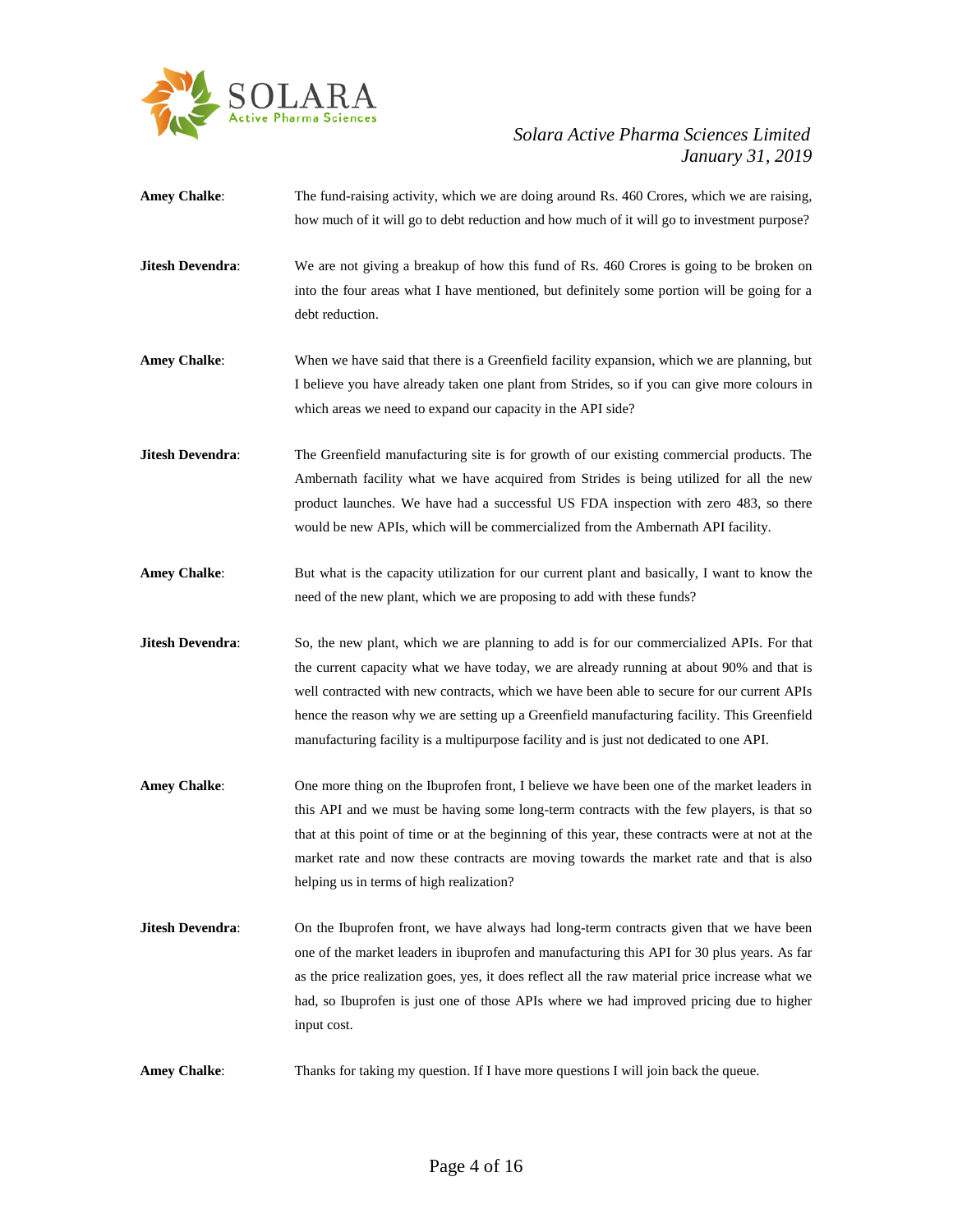

**Moderator**: Thank you. The next question is from the line of Subrata Sarkar from Mount Intra Finance. Please go ahead. **Subrata Sarkar:** Sir, few questions, first can you help us with the current debt figure? **Jitesh Devendra:** Current debt figures? **Subrata Sarkar**: Yes, long-term and the working capital? **Hariharan S:** The long-term is Rs. 323 Crores and short-term is Rs. 340 Crores. Total Debt is Rs. 663 Crores. **Subrata Sarkar**: Thank you. Sir, just I understand we do not share much information on Ibuprofen, but can we get a simple measure like on a year-on-year basis in the market or what is the growth in the Ibuprofen price right now compared to same quarter of last year and like that, any ballpark understanding on that, Sir? **Jitesh Devendra:** We will not be able to comment on the price. **Subrata Sarkar**: The general market condition? **Jitesh Devendra**: Sorry. **Subrata Sarkar:** General market condition Sir, not regarding our contracts? **Jitesh Devendra:** I will not be able to comment on the competitors, but we have seen a price increase as I said just not on Ibuprofen, but most of our commercialized APIs and the market for Ibuprofen itself is growing at a rate anywhere between 3% and 5% on a volume basis year-on-year. **Subrata Sarkar**: Perfect Sir, no issue. Thank you for sharing this. Sir, just another question like out of this 460 Crores, we will be investing a significant amount on this new facility, so like new facility will be entirely equity funded or we will take new long-term debt for that number one and number two, whether the new facilities is for base business or only for new API or we will be getting only for new API and not for the base business, say any colour on that? **Jitesh Devendra:** The new facility will cater the base business as soon as the existing product growth, so to start up the Greenfield facility will cater to our growth in our base business as I also mentioned that this will be a multipurpose API facility, which allows us to manufacture many APIs and as we are filing new DMFs year-on-year, we do see that in future the Greenfield site will also cater to the manufacturing of new APIs.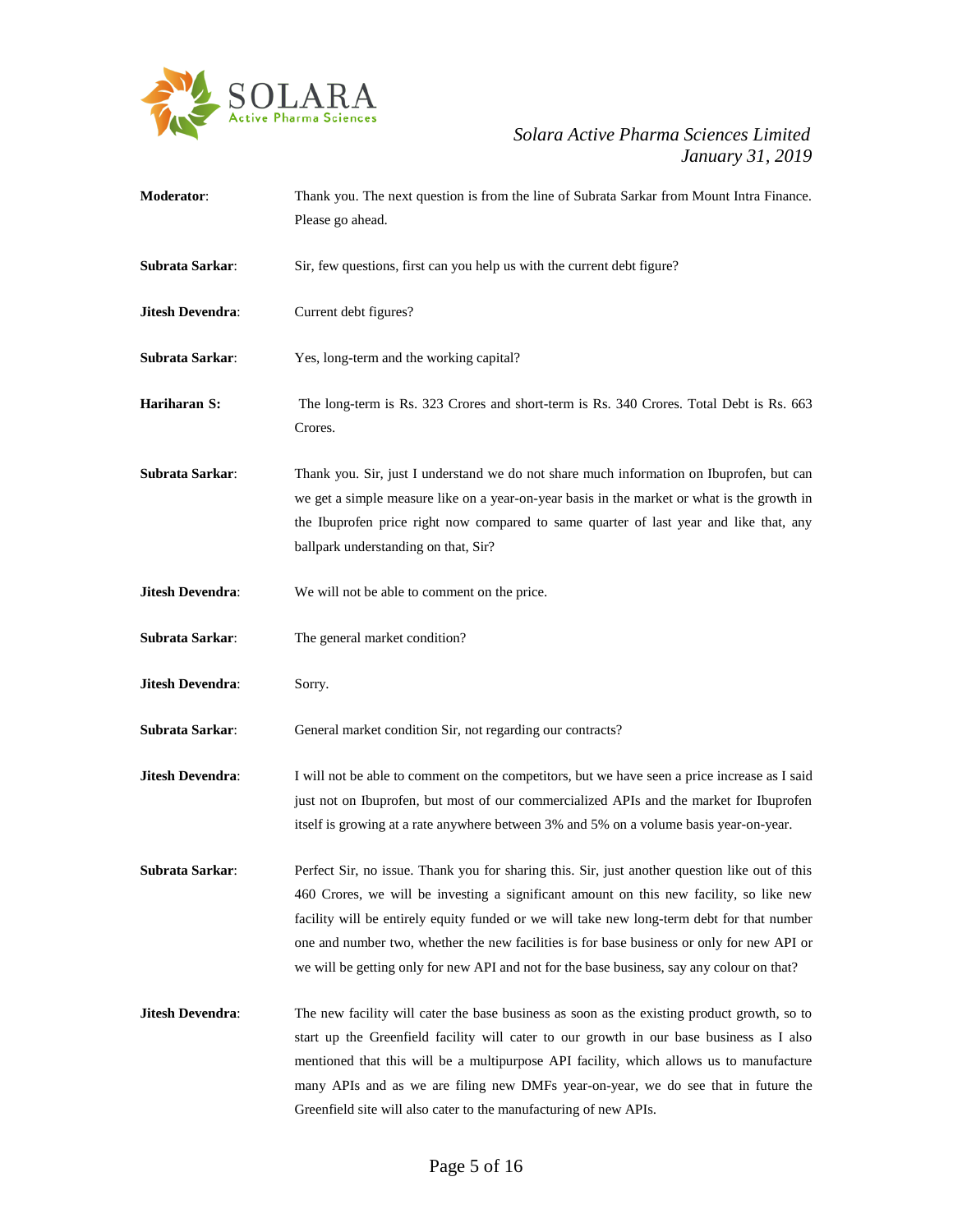

**Subrata Sarkar:** That is all from my side now. I will again come back to the queue.

- **Moderator**: Thank you very much. The next question is from the line of Vineet Gala from Pantomath Asset Management. Please go ahead.
- **Vineet Gala:** Sir, just a follow-on question, what you reply to the first participant, is the price hike in Ibuprofen only to the extent of cost increase that we are taking?
- **Jitesh Devendra**: Yes, the cost increase in the raw material as well as we operate a zero liquid discharge in our facility, so whenever there is an increase in the operating cost , we have been able to pass it on as a price increase, The way we grow our business is on a very sustainable business model and having contracts with our customers on a long-term basis. We are not looking out for short-term opportunity where we are able to get the price increase and then in future the business model is unsustainable. We build it on a sustainable pricing model and that has been really appreciated by our customers on most of the products where we have taken a price increase.
- **Vineet Gala:** Sir, are we saying that we are participating fully in the short-term price increase?
- **Jitesh Devendra:** That is not the way we look at doing our business because what is short-term will not be sustainable on a long-term basis and given that the China situation has created most of these issues, but we do see that China also will come back and it is not that they are going to go away.
- Vineet Gala: Fair enough, Sir in terms of intermediate, how much do we depend on imports or outside intermediate as compared to what we produce in-house?
- **Jitesh Devendra:** 30% of our raw material requirements being imported from China.
- **Vineet Gala:** So, China is the only place of imports or there are any other geographies from which we are trying to import?
- **Jitesh Devendra:** China is the major place of import and other imports are from Europe, 5% come from the other place.
- **Vineet Gala:** Also, in terms of how much are we spending in terms of total capex this year?
- Hariharan S: As we indicated earlier we will be spending around 100 Crores in the current year and 50 Crores towards the maintenance capex and 50 Crores towards the plant capacity modification and expansion capex.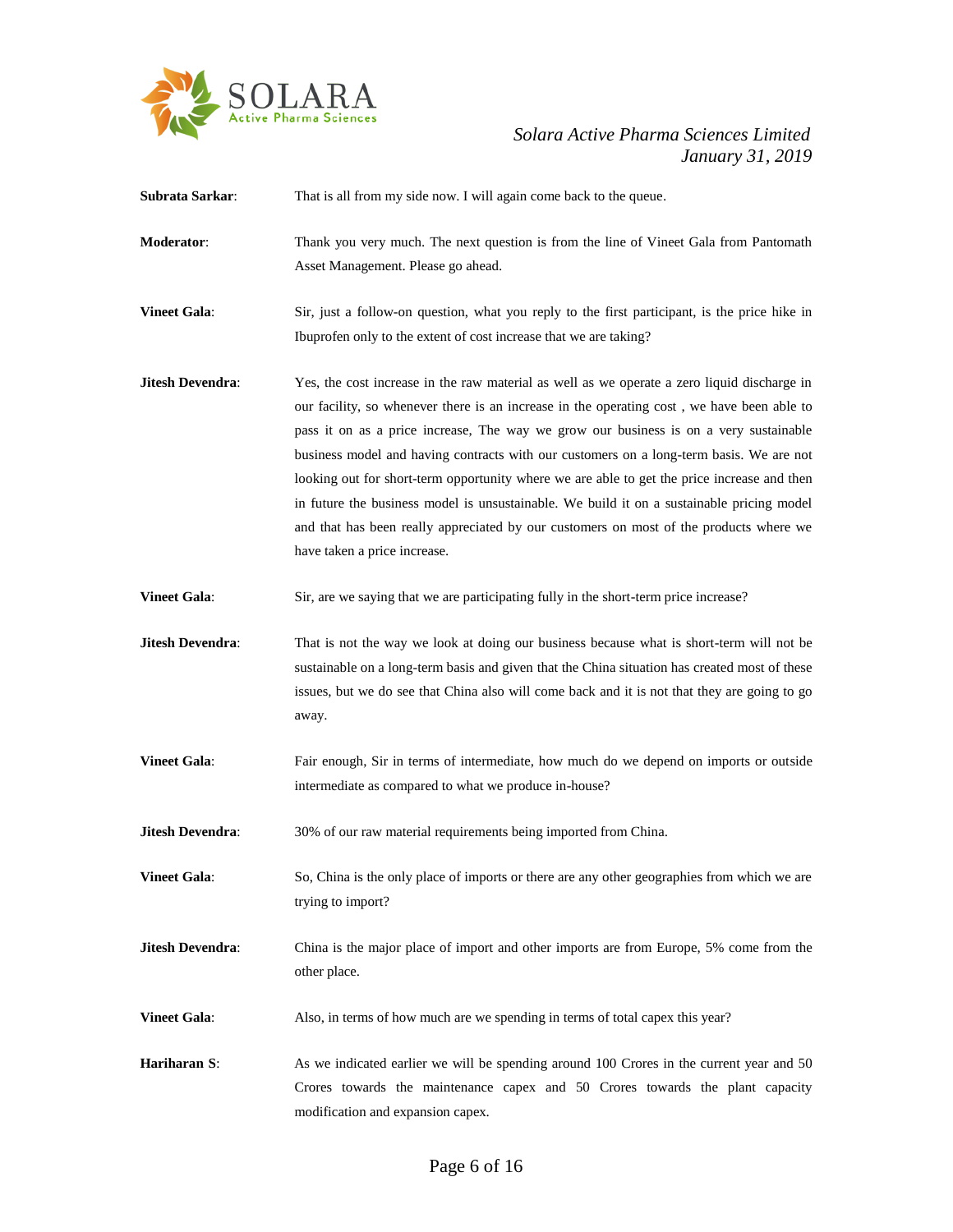

# *January 31, 2019*

| <b>Vineet Gala:</b>     | And this does not include the capex to be done for CRAMS right?                                                                                                                                                    |
|-------------------------|--------------------------------------------------------------------------------------------------------------------------------------------------------------------------------------------------------------------|
| <b>Jitesh Devendra:</b> | This year we are not planning any capex on the CRAMS.                                                                                                                                                              |
| <b>Vineet Gala:</b>     | And during the next two to three years, how much are we planning to spend on CRAMS?                                                                                                                                |
| <b>Jitesh Devendra:</b> | That is still in internal discussion, as one of the points what I have mentioned is we are<br>looking at inorganic opportunities and that could be in the area of CRAMS.                                           |
| <b>Vineet Gala:</b>     | Fair enough. Sir, two bookkeeping questions, how much total accumulated losses do we<br>have for tax returns?                                                                                                      |
| Hariharan S:            | The accumulated loss as of last financial year based on the tax returns is nearly Rs. 172<br>Crores.                                                                                                               |
| Moderator:              | Thank you. The next question is from the line of Runjhun Jain from Nirmal Bang<br>Securities. Please go ahead.                                                                                                     |
| Runjhun Jain:           | Thank you. I might be new to the company, so this might be a very basic question. First,<br>how many total products we have commercialized in the market as of now?                                                |
| <b>Jitesh Devendra:</b> | So, total commercialized APIs is about 50 plus and top 10 products contribute to 78% of<br>our sales.                                                                                                              |
| <b>Runjhun Jain:</b>    | Just one clarification, you are saying that the price hike you have taken in Ibuprofen is due<br>to the increase in the raw material prices, but you have not taken the benefit of the short-<br>term opportunity? |
| <b>Jitesh Devendra:</b> | Yes.                                                                                                                                                                                                               |
| Runjhun Jain:           | Thank you so much.                                                                                                                                                                                                 |
| Moderator:              | Thank you. The next question is from the line of Vipul Shah from Ripple Wave Equity.<br>Please go ahead.                                                                                                           |
| <b>Vipul Shah:</b>      | Couple of questions from my side. Basically, this Greenfield, which has been announced<br>today, if you can give some colour as to where will let be situated?                                                     |
| <b>Jitesh Devendra:</b> | We are looking at setting up this Greenfield facility in Andhra Pradesh in a place called<br>Atchutapuram about 20 km to 25 km north of Vizag.                                                                     |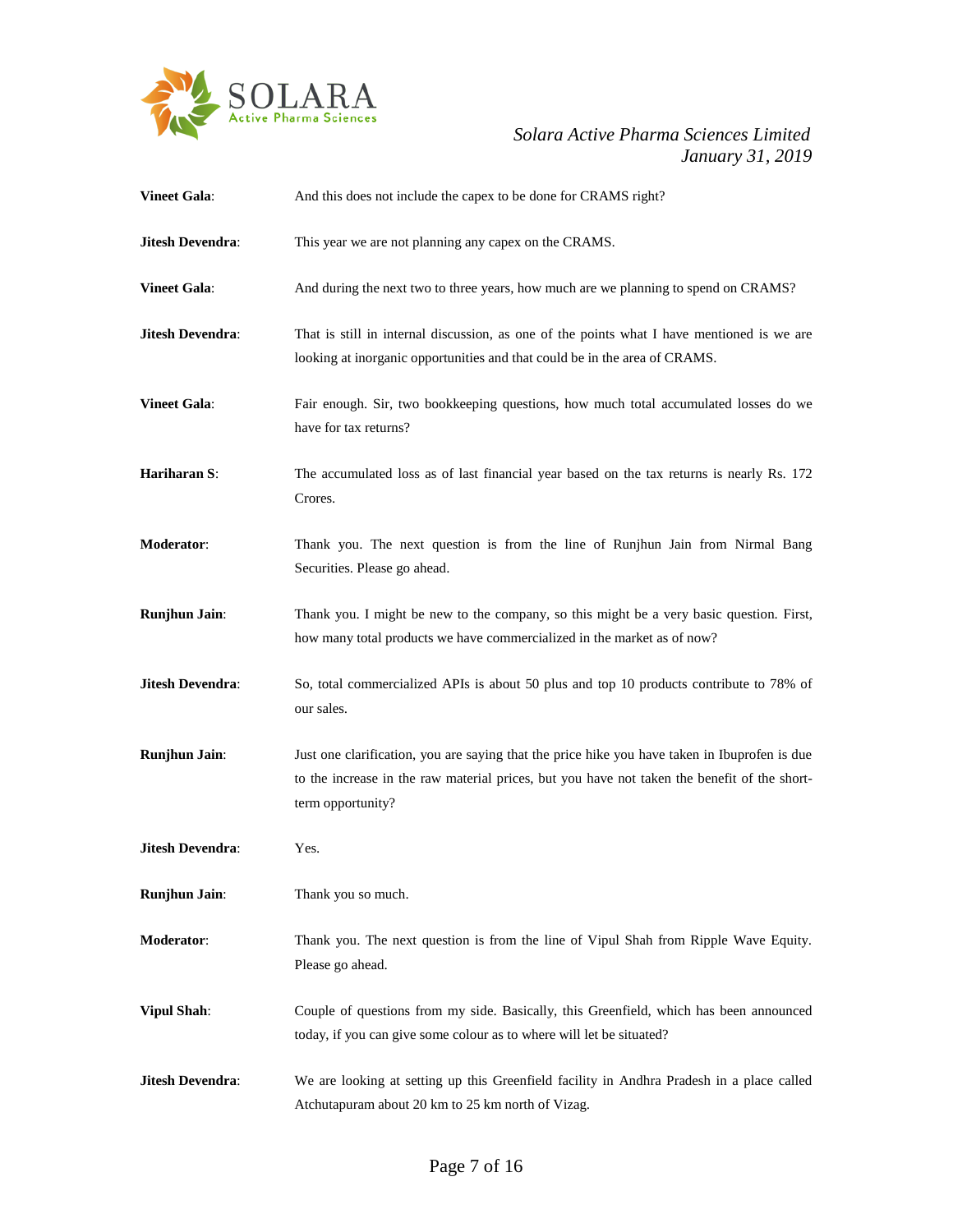

**Vipul Shah:** That is helpful. Obviously we had question, how much of the fresh allotment is going to be used for debt reduction, but I believe you answered the earlier question that you are not disclosing at this moment, one question, which I had was in the last call you had mentioned that 39% of the raw material comes from imports and whereas now I believe you have mentioned 30%, so is the understanding correct that close to 10% of your raw material has now been substituted and you are procuring it locally? **Jitesh Devendra:** So, 30% is from China and 5% is from other countries, which we import, so it is about 35%. **Vipul Shah:** Thank you. **Moderator**: Thank you. The next question is from the line of Nikhil Oswal from Stallion Asset Management. Please go ahead. **Nikhil Oswal:** Thanks for the opportunity. I have a few questions since I joined call little late, I might have missed out on this, can you just tell me the current debt level that we have after some debt reduction that we have done in this quarter? **Jitesh Devendra:** The debt as of December is long-term debt is Rs. 323 Crores and working capital is Rs. 340 Crores. Total Debt is Rs. 663 Crores. **Nikhil Oswal:** Fine, so out of this fund that we are raising 460 Crores, how much are we going to do for the Greenfield expansion any breakup that you all have done? **Jitesh Devendra:** We are not sharing breakup, but we did mention what will be the capital used for as we said in our openings remarks, we will be using this capital for this Greenfield facility as well as setting up a backward integration for our key APIs, certain inorganic opportunities as well as debt reduction. **Nikhil Oswal:** Another is on the margin front, we have increased our margin to 21%, so can you just throw some colour on what would be our sustainable margin since we are not passing on the entire price hike, so can you tell me? **Jitesh Devendra:** This 21% is the operating EBITDA margin, post R&D is close to around 18% or so. **Nikhil Oswal**: Yes 18.2%, so we can see some more incremental margins, or these are the sustainable margins? **Jitesh Devendra:** So, these are sustainable margins. As I said you know we are not looking at any short-term opportunities here, so the pricing also what we have built out is more on a sustainable basis.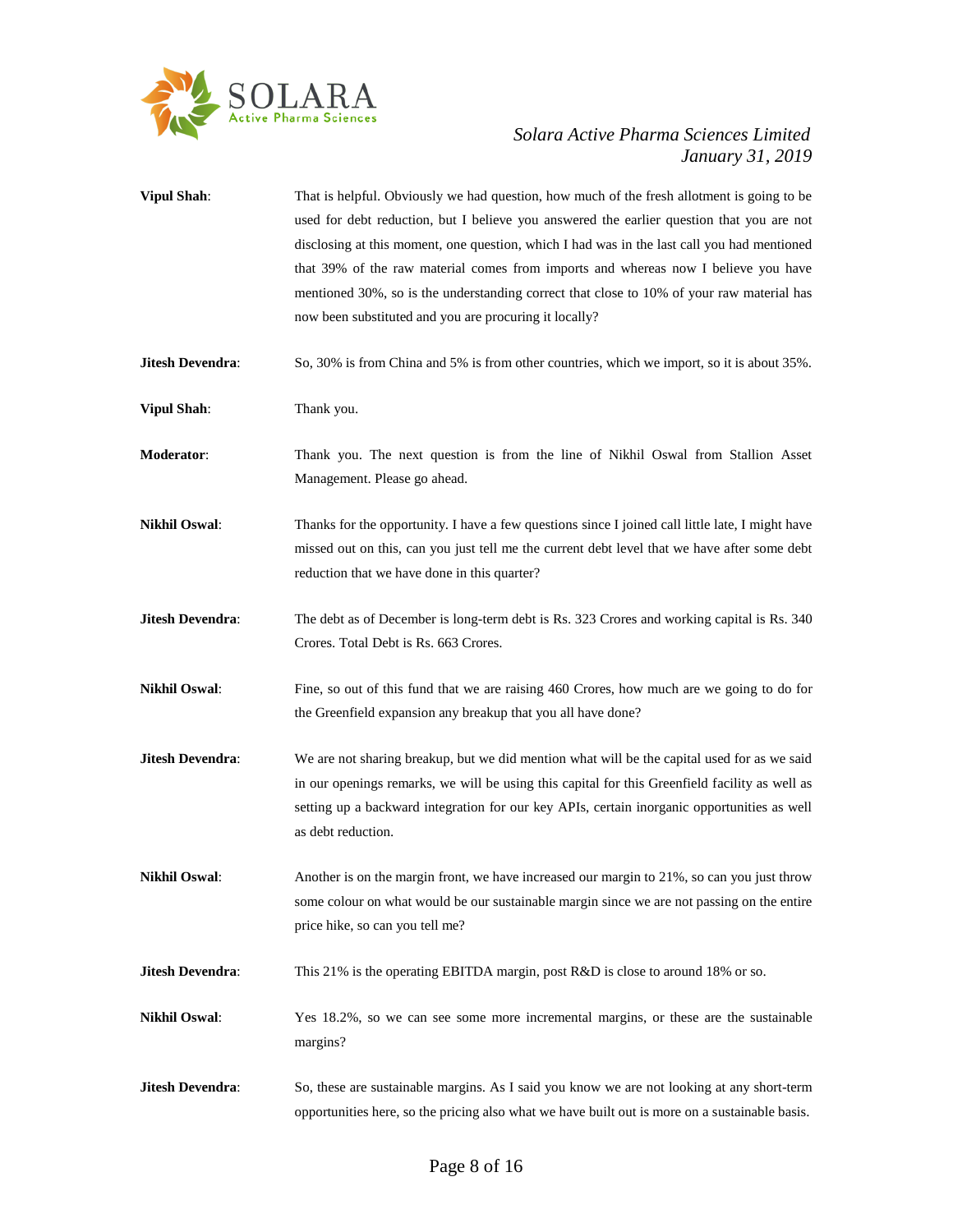

# *January 31, 2019*

| <b>Nikhil Oswal:</b>    | How much is the growth coming in from the price increase from our base business can you<br>just tell me?                                                                                                                                                                                                                                                                                                                                |
|-------------------------|-----------------------------------------------------------------------------------------------------------------------------------------------------------------------------------------------------------------------------------------------------------------------------------------------------------------------------------------------------------------------------------------------------------------------------------------|
| Jitesh Devendra:        | So, base business is contributing on the growth. From $Q2$ to $Q3$ where we had a 5% growth<br>in revenues, 3% growth is coming from our base business and 2% from our new products.                                                                                                                                                                                                                                                    |
| <b>Nikhil Oswal:</b>    | Thank you. That is all from my side. Thanks a lot.                                                                                                                                                                                                                                                                                                                                                                                      |
| Moderator:              | Thank you. The next question is from the line of Sachin Kasera from Lucky Investments.<br>Please go ahead.                                                                                                                                                                                                                                                                                                                              |
| <b>Sachin Kasera:</b>   | Sir, what is the current utilization of the existing capacities?                                                                                                                                                                                                                                                                                                                                                                        |
| Jitesh Devendra:        | On the overall if you look at our manufacturing facilities what we have it is in the range of<br>85% to 90%.                                                                                                                                                                                                                                                                                                                            |
| <b>Sachin Kasera:</b>   | What is the type of peak revenues we can achieve from the existing capacity excluding the<br>Greenfield that we are planning to do?                                                                                                                                                                                                                                                                                                     |
| <b>Jitesh Devendra:</b> | We are looking at asset turns of 1.5 to 1.7 times.                                                                                                                                                                                                                                                                                                                                                                                      |
| <b>Sachin Kasera:</b>   | With the existing assets?                                                                                                                                                                                                                                                                                                                                                                                                               |
| Jitesh Devendra:        | We are already about 1.4, 1.5 times, so we are looking at how best we improve our product<br>mix in our current facilities what we have and one more thing I would like to highlight is<br>Ambernath is still not reached out this peak capacity given that we have acquired<br>Ambernath in September and with the US FDA inspection what we had in this month, we<br>are looking at new product launch is coming also from Ambernath. |
| <b>Sachin Kasera:</b>   | Sir, can you comment little bit on the Return on capital employed that we are looking for<br>the new as well as for the existing operations, how do we see that improving over the next<br>two to three years?                                                                                                                                                                                                                          |
| Hariharan S:            | It will be in the high-teens.                                                                                                                                                                                                                                                                                                                                                                                                           |
| <b>Sachin Kasera:</b>   | Thank you very much Sir.                                                                                                                                                                                                                                                                                                                                                                                                                |
| Moderator:              | Thank you very much. Next question is from the line of Vijay Khetan from Param Capital.<br>Please go ahead.                                                                                                                                                                                                                                                                                                                             |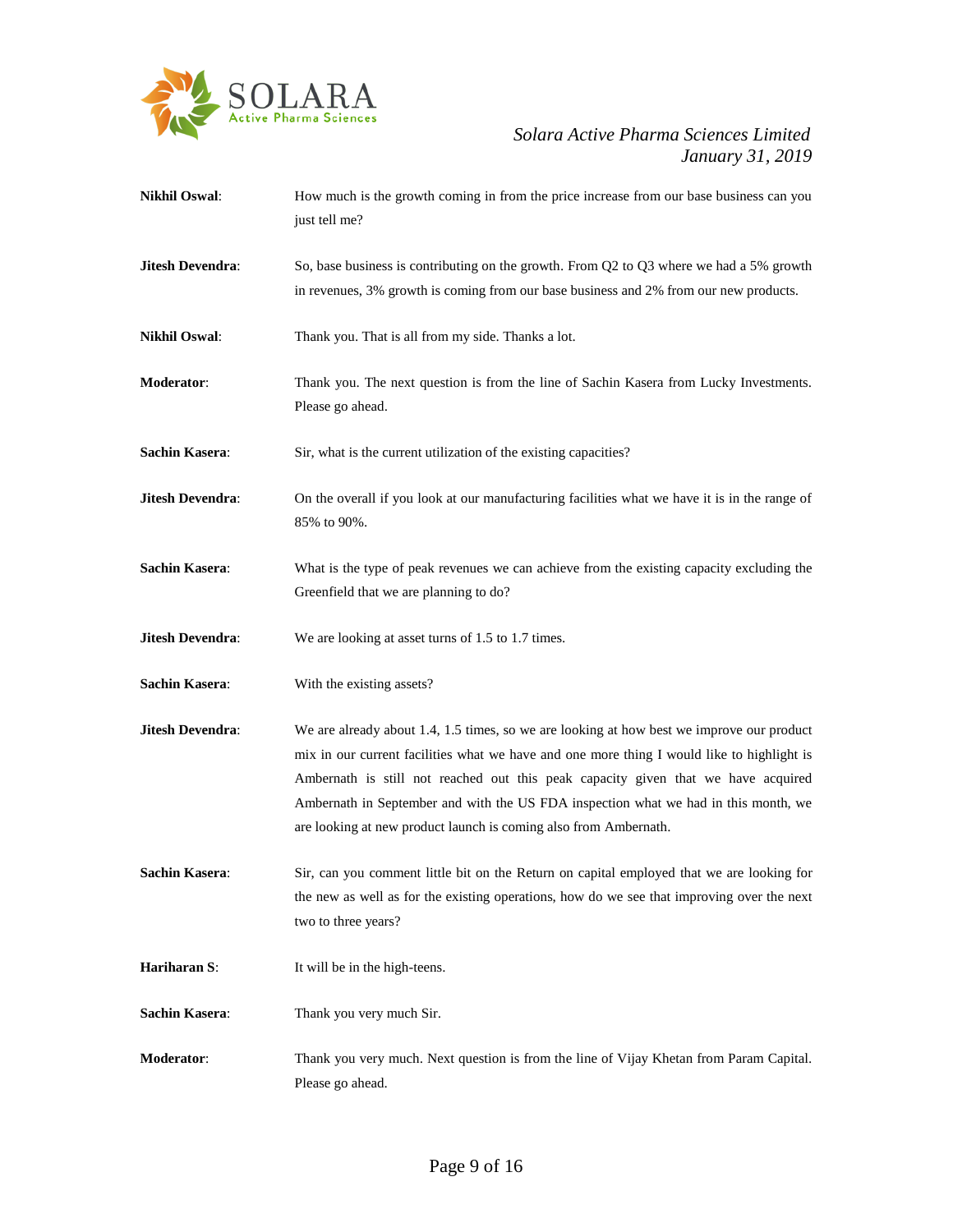

- **Vijay Khetan**: Sir, how do you see the China pricing improving and availability of both intermediates and the API during the last few months and how do you foresee going ahead?
- **Jitesh Devendra:** First, the availability is concerned from China, yes, we must be on top of this, but what we have done is we have started to qualify local sources where we have some dependence on China. As of now we have not had any supply disruption other than the price increases what we had on some of the key raw materials we buy and to mitigate that is why we are qualifying local sources.
- **Vijay Khetan:** How do you foresee it going ahead?
- **Jitesh Devendra:** We have good relationship with China, but we do see that on one of key intermediate what we buy from China, we will see that some of the players who have discontinued will come back with that capacities over the period of next six to nine months.
- **Vijay Khetan:** Thank you. That's it from my side.
- **Moderator**: Thank you. Next question is from the line of Deepak Jain from Progressive Shares. Please go ahead.
- **Deepak Jain**: Thanks for taking my question. Fantastic quarter numbers and congratulations to the management team for that. Just I have a couple of questions, the first one is, this new Greenfield facility in Andhra Pradesh, when do you expect that to be commercial and what sort of peak sales do you anticipate please?
- **Jitesh Devendra:** We do not give revenues or breakup for our facility, but as I did mention that our asset terms are what we are looking at 1.5 to 1.7 times, we are estimating that the commercialization from this facility should happen in mid 2020.
- **Deepak Jain**: Calendar year 2020 mid?
- **Jitesh Devendra**: Yes.
- **Deepak Jain:** Have you already started the construction because you would be first constructing the facility then there would be validation batches filings and regulatory approvals, etc., so do you expect all these to be done and dusted in two year's time or make it less than two years, because you said middle of the calendar year 2020, so which is about 15 months from now?
- **Jitesh Devendra:** Yes, it is just aggressive timeline, but given that we know the manufacturing process of our existing APIs, we feel confident that we will be able to achieve that.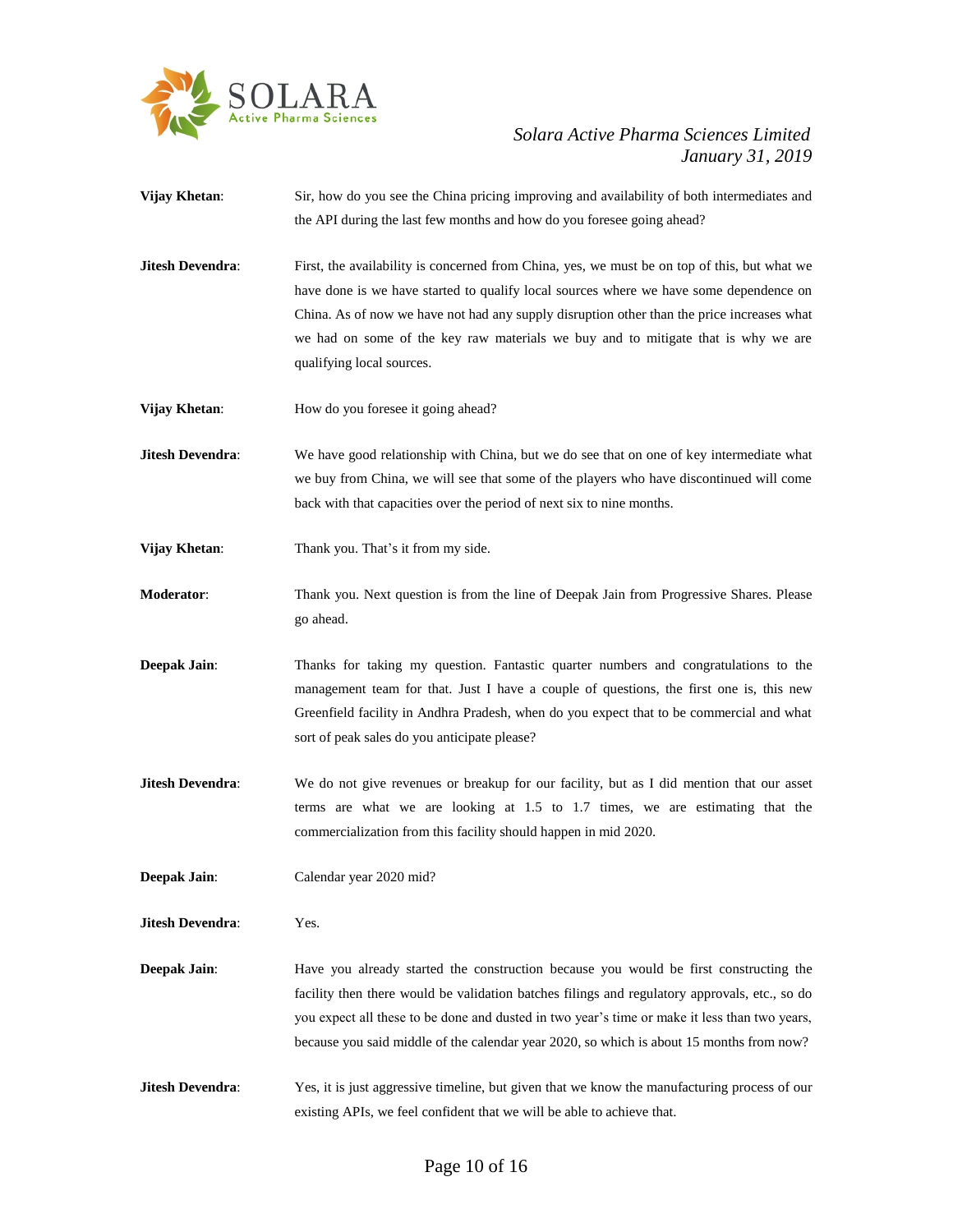

**Deepak Jain:** In 15 months you expect the facility to be constructed and validation batches taken up for filings and approvals, everything you expect to be there in 15 months? **Jitesh Devendra:** No, approvals will take longer, but when we do have markets where we do not have to wait for approvals and we can start selling our APIs. **Deepak Jain:** Right, but those would not be the regulated market, so you would be selling them at a lower margin presumably? **Jitesh Devendra:** We have one quality policy across our organization, so from a pricing point of view, we do not see any big difference in what we sell to RoW market versus a regulated market. **Deepak Jain:** Right, so you expect the same sort of margin profile from let say an African country vis-àvis US? **Jitesh Devendra:** Yes, for the APIs what we are initiating from the Greenfield site. **Deepak Jain:** Right, that is good to know and just one more quick question if I may. I think you have kind of answered this, but you just said that the China API advantageous kind of looking shortterm in the sense of that the supplier who are currently not producing will start producing Ibuprofen and other sort of commoditized APIs over the next six to nine months, what sort of long-term sustainable landscape do you see for the Indian API sector, because this sector was completely bombed out up until last year or so, but now there are signs of some green shoots if you like so is that going to be sustainable may be not at the rate of Ibuprofen margins, we all understand that, but do you expect this renewed manufacturing thrust in India for APIs, do you find, I guess your answer is yes, because you have just announced the brand new Greenfield facility, so you are optimistic right? **Jitesh Devendra**: Absolutely. **Deepak Jain:** I think you reckon this will be sustainable over the long-term let us say 5 to 10 years sort of period and the MNCs and other innovators or may be generic companies will look at a sort of a second source if not their primary source as India? **Jitesh Devendra:** The current product mix and the way we have gone about approaching all these prices with our customers, I can comment for Solara is we have been awarded with long-term contracts as well as new products with our existing customers.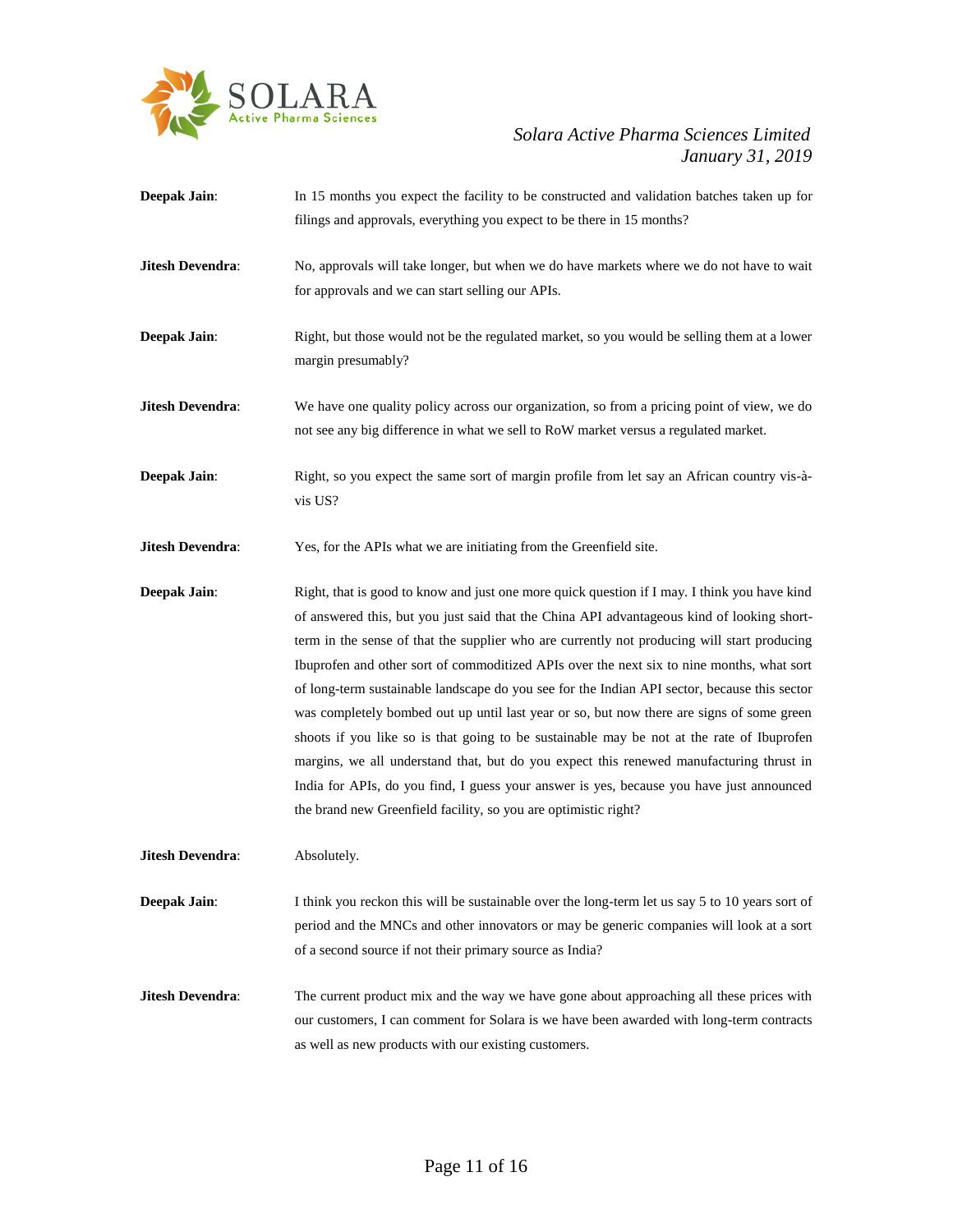

- **Deepak Jain:** Sure, and then on the CRAMS side the new R&D development that you are doing, so you have increased your R&D investments, those would be for the innovators right, so those I expect would be the on patent APIs when they get commercialized and that would be a longer phase I, II, III sort of all the way to the commercial right, so some of them is not all would be non-generic or new chemical entities right?
- **Jitesh Devendra:** Right now, our R&D spend is more for filing of generic APIs. We have initiated our efforts on the CRAMS business and we hope that with current infrastructure what we have and if there is any potential inorganic opportunity on the CRAMS, we will be doing contract research as well as contract manufacturing for the innovator companies for molecules, which is still in clinical trials or which are still under patent.
- **Deepak Jain:** Right, that is good. Thank you and all the best.
- **Moderator**: Thank you. Next question is from the line of Lavita Lasrado from Athena Investment. Please go ahead.
- Lavita Lasrado: Thank you for opportunity. Some of my questions were answered previously. So, one question is, so this new Greenfield capacity, which is getting operational, what margins do we expect going ahead or the new APIs?
- **Jitesh Devendra:** We do not give margin breakup by our facilities.
- Lavita Lasrado: I need the expected margins from the new APIs like can we expect similar 18% to 19% EBITDA margins?
- **Jitesh Devendra:** Yes, a mix of a base business and the new APIs, yes.
- Lavita Lasrado: So, my other question is what is our market share in Ibuprofen?
- **Jitesh Devendra**: We will not be able to comment on that, but we are one of the largest manufactures of Ibuprofen globally.
- **Lavita Lasrado**: Are we close to 20% to 30% share?
- **Jitesh Devendra:** I am sorry, but we will not be able to comment on that.
- **Lavita Lasrado**: Also, about the market size, can you talk about the market size of Ibuprofen?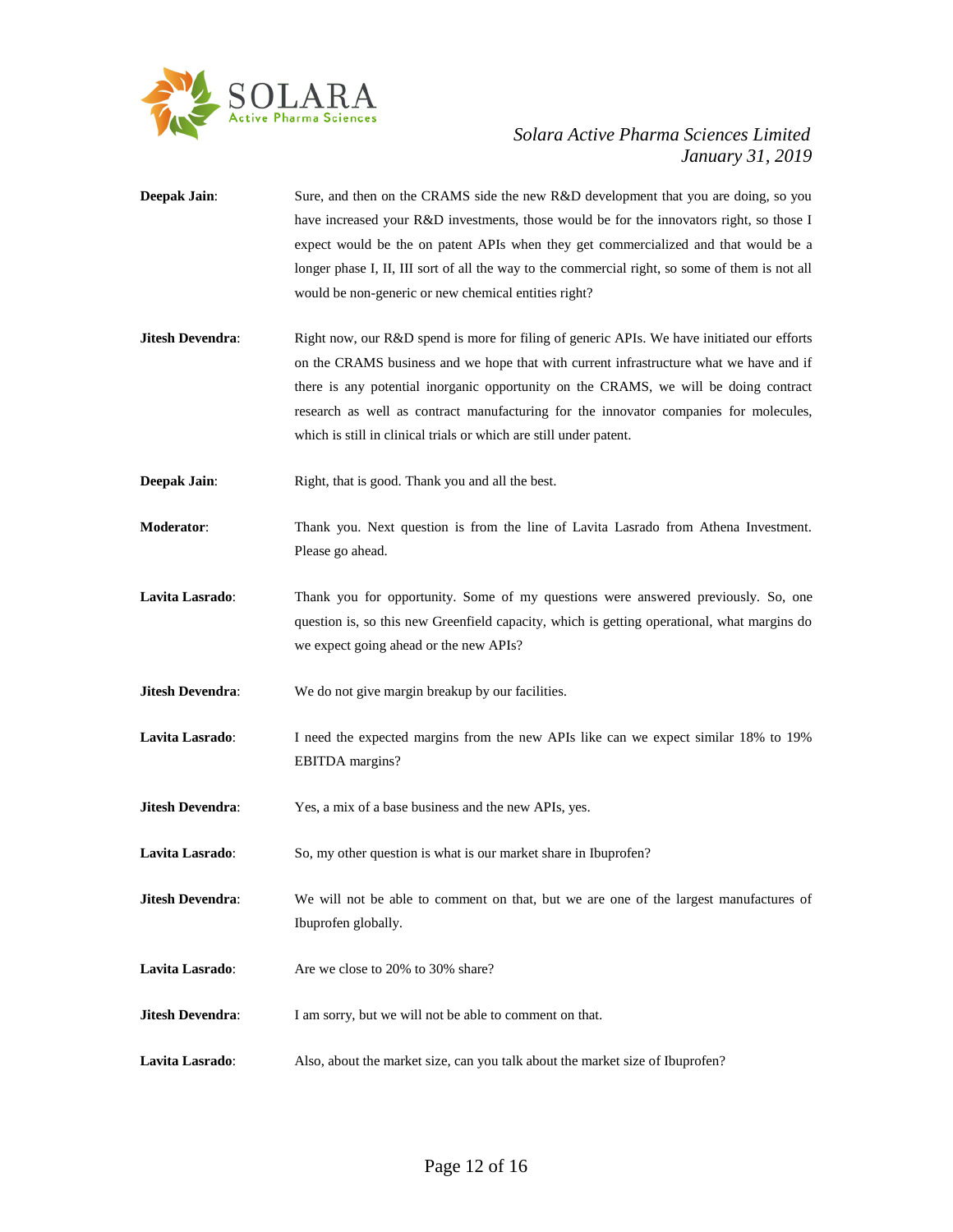

**Jitesh Devendra:** We believe the market size of Ibuprofen is anywhere in the range of 30000 to 35000 metric tonnes globally. Lavita Lasrado: So, that is the production, right? **Jitesh Devendra:** That is the demand of Ibuprofen, which is consumed in various dosage forms. **Lavita Lasrado**: Would you be able to tell about the production? **Jitesh Devendra**: No. **Lavita Lasrado**: Thank you. **Moderator:** Thank you. The next question is from the line of Amey Chalke from HDFC Securities. Please go ahead. **Amey Chalke**: Thank for giving me the opportunity. I have two questions, first is related to Ambernath plant, I believe you just said that the plant has been taken from Strides in September month, so I believe there must be some supply is going in from that plant at that point time, so how much would be the contribution in this quarter from Ambarnath plant and the second question is related to our recent filings, are you seeing some the DMF filings we could have a CGT potential for our partner, so what I want to ask is, what is the business over there and is there any profit share agreement with our partners for those kind of opportunities? **Jitesh Devendra:** The first question, we will not be able to give how much this Ambernath contribute, as I said we do not give manufacturing facility wise, but what I can definitely say is that with the recent FDA inspection we had for the Ambernath API facility, we will be seeing the utilization of Ambernath facility going up, because as of now we have been doing new product filings from Ambernath as well as there has been legacy contracts for supply of APIs with Perrigo. On your second question, some of the APIs, which truly niche in nature we do have a profit share arrangement with our partners. **Amey Chalke**: Is it 50:50 or you think we are on lower side in terms of contract? **Jitesh Devendra:** No, for an API it is not going to be 50:50, if we get 50:50 it will be great. Amey Chalke: The third question is related to this Ambarnath only, if you can provide any details of what kind of products you manufacture in Ambarnath? **Jitesh Devendra:** I am sorry. I am not able to give you our product topline.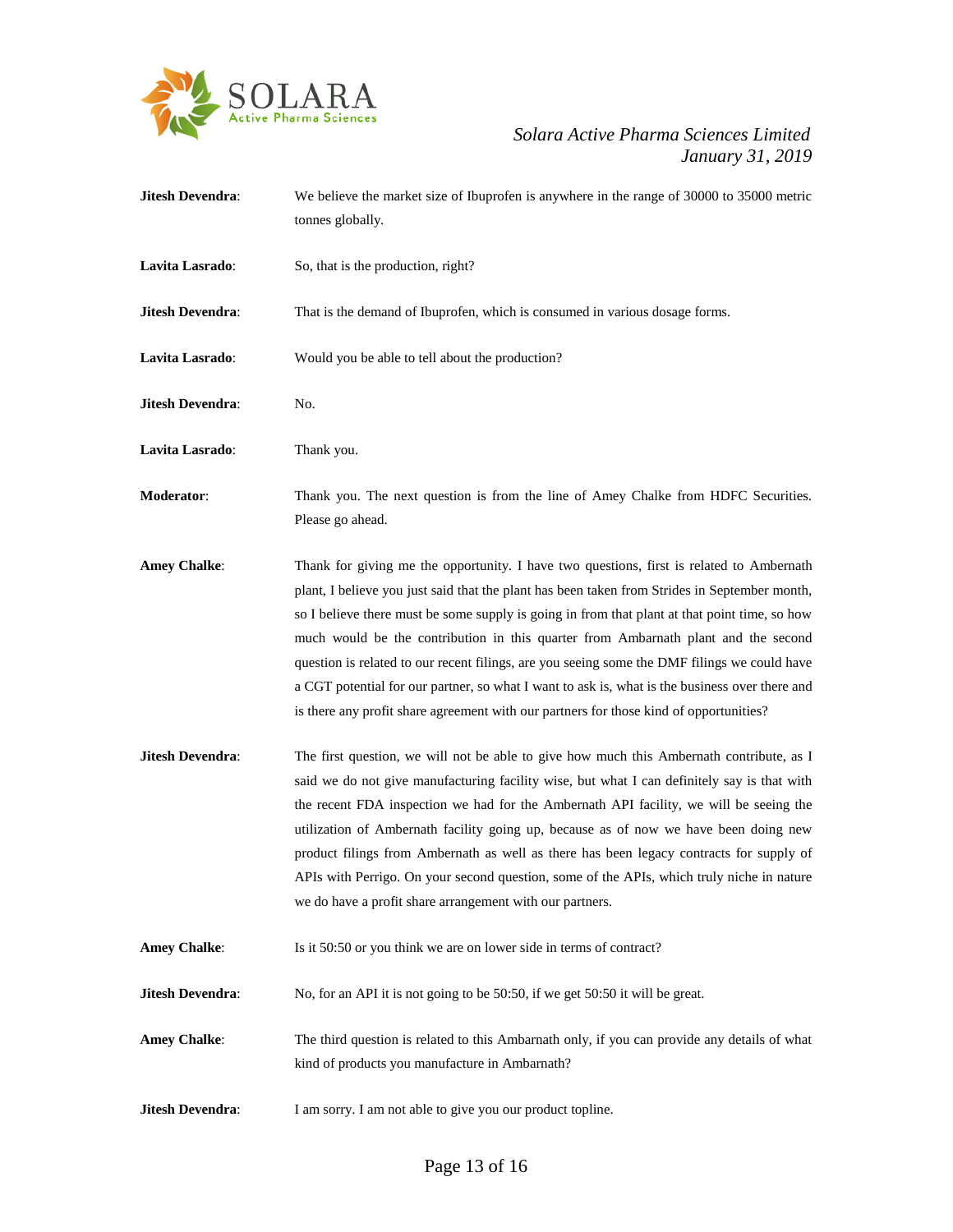

# *January 31, 2019*

| <b>Amey Chalke:</b>     | No issues. Thank for taking my questions. All the best.                                                                                                                                                                                                                                                                                                                                                                                                                          |
|-------------------------|----------------------------------------------------------------------------------------------------------------------------------------------------------------------------------------------------------------------------------------------------------------------------------------------------------------------------------------------------------------------------------------------------------------------------------------------------------------------------------|
| Moderator:              | Thank you. Next question is from the line of Kunal Randeria from Antique Stock Broking.<br>Please go ahead.                                                                                                                                                                                                                                                                                                                                                                      |
| <b>Kunal Randeria:</b>  | Good afternoon. Thanks for taking my question. My first question is regarding the DMF<br>filing, so just had a cursory look at the filings and I actually see a marked shift in the kind<br>of filing that we have made, so some of the recent filings of those which do have, a lot of<br>competition while as historically we have gone for more like mass products, so is it a<br>strategic shift in the kind of filings and do we should expect more the same going forward? |
| <b>Jitesh Devendra:</b> | Yes, there is a strategic shift Kunal and you're right, as I said in our R&D portfolio we do<br>not look at molecules, which have an NCE minus one opportunity as well as those APIs,<br>which are already genetic in nature, but there is scarcity in terms of supply where there are<br>limited DMF players, so our products selection process is a very robust in nature, so we are<br>not looking at mass products and just join the volume game away.                       |
| <b>Kunal Randeria:</b>  | Going forward, we should expect more of the same?                                                                                                                                                                                                                                                                                                                                                                                                                                |
| Jitesh Devendra:        | Yes.                                                                                                                                                                                                                                                                                                                                                                                                                                                                             |
| <b>Kunal Randeria:</b>  | Secondly, just on the guidance, so we had a very good in second quarter and even better<br>third quarter, so at the end of the second quarter I remember that we did not really raise the<br>guidance, but now we have actually given the guidance for the fourth quarter and expected<br>to be as good, so I am just wondering what has changed in the last three months?                                                                                                       |
| <b>Jitesh Devendra:</b> | As I mentioned in my Q2 call itself that I will be in a better position to guide for the Q4<br>once we complete the Q3 and yes, we are in a better position today and we are giving a<br>guidance for Q4, which would be in similar lines of Q3 because there is sustainability in<br>terms of our product supplies what we do as well as the new products what we have<br>launched in the first half, we are seeing a steady offtake for those APIs.                            |
| <b>Kunal Randeria:</b>  | Right and just lastly just for my knowledge, when you launch a new product is the revenues<br>are a lot front ended for initial launch quantities for the formulation player you supply more<br>and then it is not in future?                                                                                                                                                                                                                                                    |
| <b>Jitesh Devendra:</b> | Of course when we are looking at new launch quantity, customers will buy more in terms of<br>stocking, so they are able to service the market place better and that is why we ensure that<br>this is not one of our kind and it is sustainable over the months what we servicing the                                                                                                                                                                                             |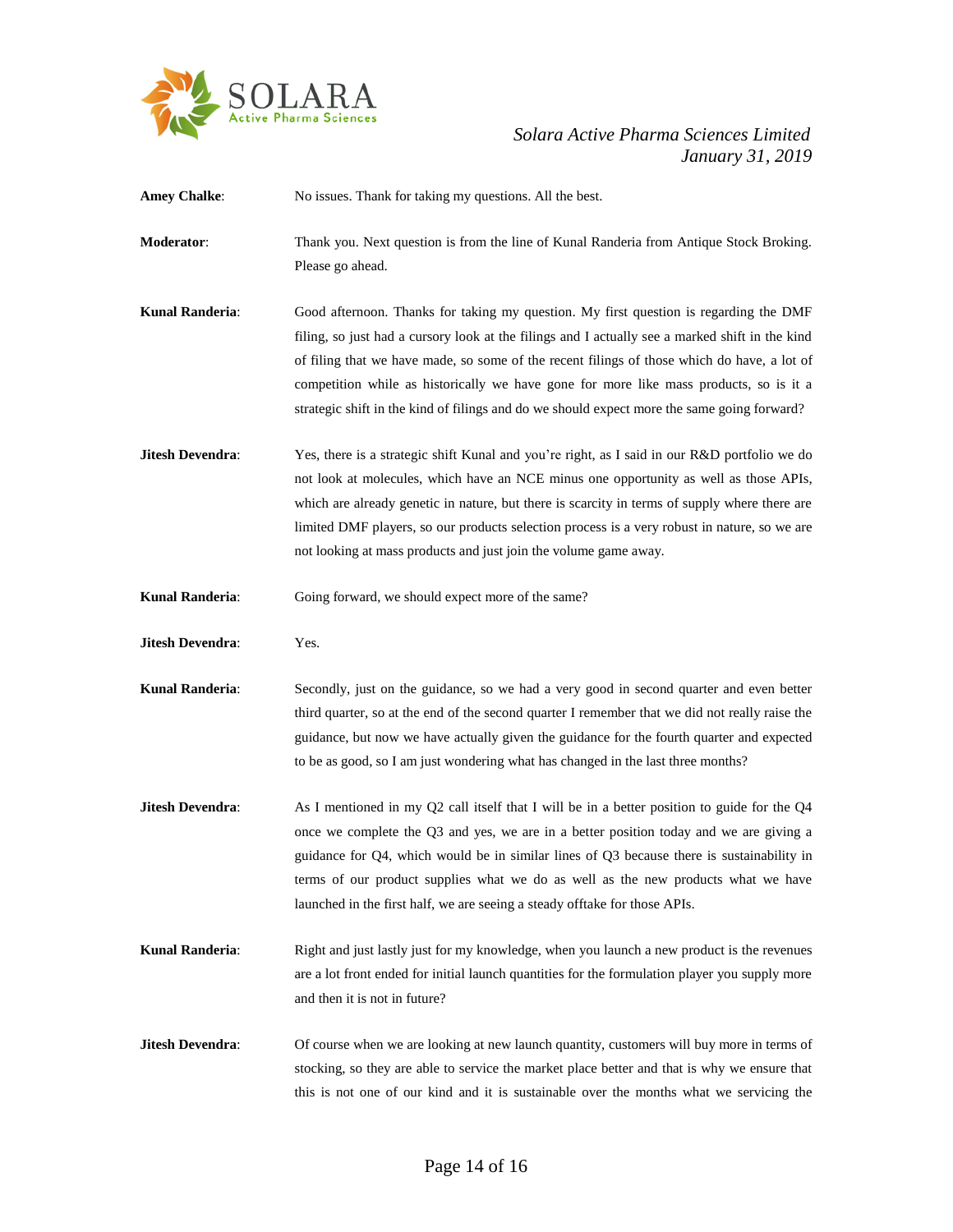

market place and given that we have had two new launches in the Q1 itself and now it is a steady flow of the demand what we have.

**Kunal Randeria**: Thank you for taking my question and all the best.

**Moderator**: Thank you. The next question is from the line of Tushar Manudhane from Motilal Oswal Asset Management. Please go ahead.

**Tushar Manudhane**: Sir, just would like to understand one thing as of now that there would be very few DMF filers for the product for which Solara has filed, but given the time span the formulator getting ANDA approval at least for US market or for any other regulating market at least two to three years and within that timeframe we are not sure whether the other companies might enter or not so basically is there a complexity in this manufacturing of such API or is the cost efficiency for such API, what is the philosophy for us to select the product?

- **Jitesh Devendra:** It is a mix of both, so there is a complexity in the APIs and especially when we look at the NCE minus one type of opportunities, we do have products which enables our partners to be able to file the ANDA on the NCE minus one as well as on the APIs, which are already generic in nature while there is a scarcity in terms of supply, but we still look at what are the cost efficiencies we can bring into those APIs, so it is a mix of both.
- **Tushar Manudhane**: As of now is there any product where we have a profit share or as of now we have most of them with the cost-plus markup basis products?

**Jitesh Devendra:** We will see many APIs in the near future, which will come with the profit share.

**Tushar Manudhane**: Lastly just on Ibuprofen it seems some of the competitor might re-enter the market may be like 2, 4, 5 months down the line, so do we see the price is cooling off again or you think the prices to remain steady based on the kind of quality we deliver?

**Jitesh Devendra:** It is sustainable for us and most of our business is a contracted business with long-term contracts.

**Tushar Manudhane**: Effectively the re-entering of the competitor is going to be difficult, so how long this contract range typically?

**Jitesh Devendra:** The contracts would range anywhere between 3, 5 and 7 years.

**Tushar Manudhane**: Thanks a lot.